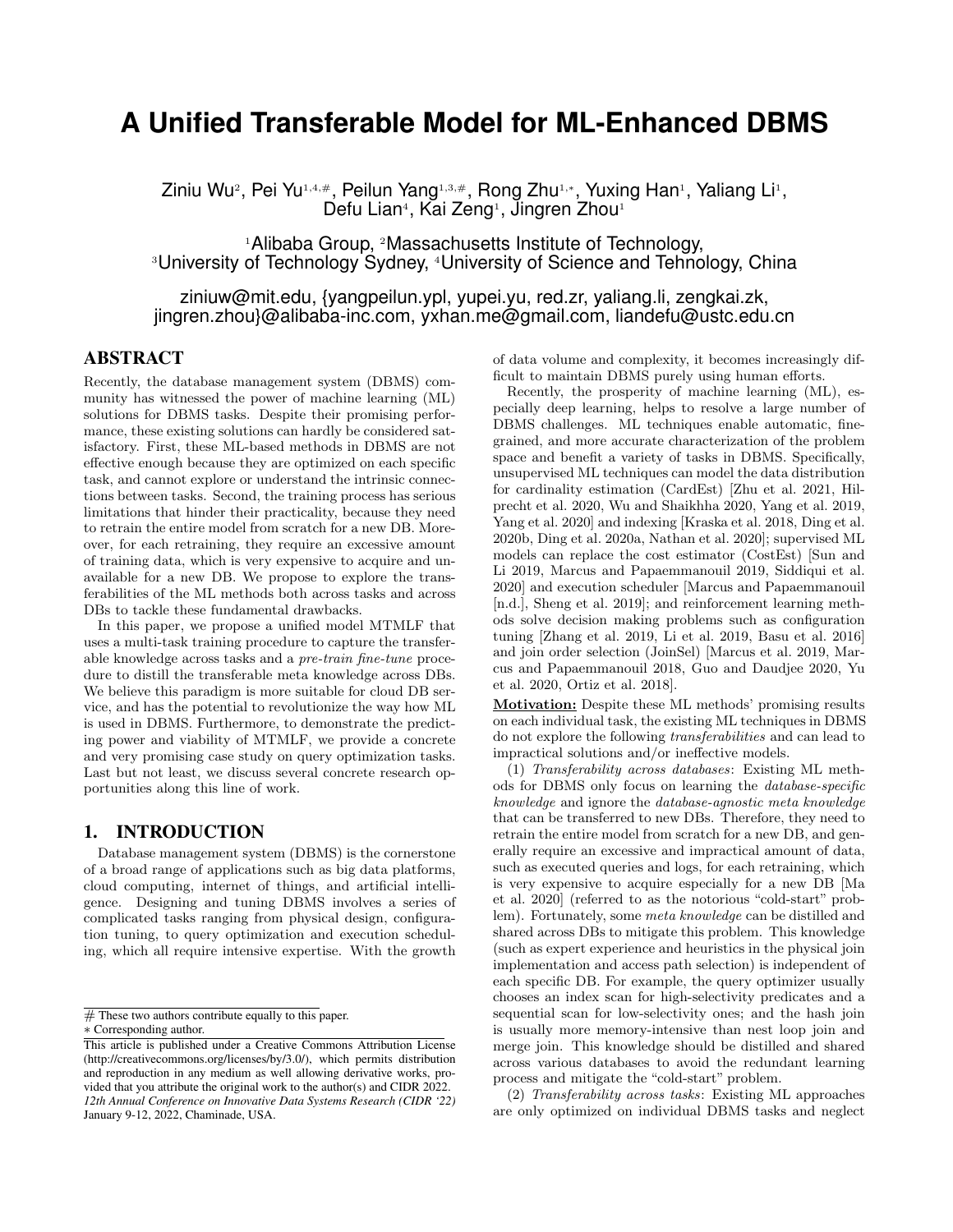the task-shared knowledge, leading to inefficient use of data and ineffective model. Since all these approaches are fundamentally based on understanding the data distributions and query workload representation, the shared knowledge can be used to reduce model redundancy and improve data efficiency across tasks. More importantly, it can enhance the model effectiveness because these tasks are inter-dependent and this knowledge can capture the inherent interactions. For example, the purpose of CardEst model is to help generate better query plans. However, different estimations have different impacts on the quality of the generated plan, which is also determined by the plan enumeration method and the cost model. Sometimes a series of bad estimations will not lead to a worse plan, but a small estimation error of a critical sub-query can have catastrophic outcomes. Thus, a CardEst model trained without considering other tasks can not effectively generate better query plans [Negi et al. 2021].

Inspired by the recent success of the pre-trained models (e.g., BERT [Devlin et al. 2018] and GPT-3 [Brown et al. 2020]) in NLP domain, we advocate for the next generation of ML-based methods for DBMS to explore and exploit the aforementioned transferabilities in a unified framework. Within this framework, the knowledge can be distilled and shared across tasks to mutually benefit all, and the meta knowledge can be reused for new DBs. Specifically, we propose a meta-learning paradigm that pre-trains a model on various DBs to condense the database-agnostic meta knowledge and fine-tunes this model to fit a new DB with a small number of training examples. Moreover, we propose a multitask training procedure that simultaneously trains the model on all DBMS tasks to extract the task-shared knowledge.

Our Contributions: We identify the transferable and nontransferable knowledge that ML models try to understand and use to solve the DBMS tasks. Based on the transferability across DBs, we classify the knowledge into databaseagnostic meta knowledge and database-specific knowledge. Based on the transferability across tasks, we classify the knowledge into task-shared knowledge and task-specific knowledge.

Thereafter, we propose the multi-task meta-learning framework (MTMLF) with three modules: (1) a featurization and encoding module to characterize the database-specific knowledge such as the data distributions in each DB, (2) a shared representation module to extract task-shared knowledge that would benefit all DBMS tasks, and (3) a task-specific module to tackle each task (such as CardEst, CostEst, JoinSel, indexing, and configuration tuning) and learn the task-specific knowledge. Furthermore, the architecture of MTMLF naturally enables a pre-train fine-tune meta learning paradigm to distill the database-agnostic meta knowledge.

In order to demonstrate the viability of the envisioned MTMLF, we provide a case study MTMLF-QO for query optimization tasks, including CardEst, CostEst, and Join-Sel. Thanks to the multi-task joint learning, the MTMLF-QO on a single DB outperforms the previous state-of-the-art (SOTA) method on CardEst/CostEst tasks, and yields nearoptimal results in JoinSel task. When trained on multiple DBs with the proposed meta-learning algorithms, MTMLF-QO has ability to distill the meta knowledge that can be transferred on new DBs.

The contributions of this paper are summarized as follows:

1. We identify and classify the knowledge that ML models

in DBMS essentially trying to comprehend (Section 2).

- 2. We propose the MTMLF, a unified transferable model for all DBs and all tasks in DBMS (Section 2).
- 3. We design a concrete model MTMLF-QO to showcase that MTMLF's viability for query optimization (Section 3).
- 4. We conduct experiments to demonstrate MTMLF-QO's superior performance and effectiveness of multi-task learning and multi-DB meta-learning (Section 4).
- 5. We point out several concrete future research directions along this line of work (Section 5).

# 2. MULTI-TASKING META-LEARNING FRAMEWORK

In this section, we classify the knowledge that ML methods in DBMS trying to comprehend, from the data and task dimensions in Section 2.1. Based on this classification, we design the multi-tasking meta-learning framework (MTMLF) to explicitly learn each type of knowledge in Section 2.2. At last, we provide the workflow about the MTMLF with the potential to revolutionize the way how ML methods are used for DBMS in Section 2.3.

#### 2.1 Knowledge classification

The ML solutions for DBMS are fundamentally based on extracting knowledge from the DB and apply it to various tasks. We can classify this knowledge from two aspects as shown in Figure 1.

From data aspect based on whether the knowledge is transferable across DBs, it can be classified into database-specific and database-agnostic meta knowledge:

Database-specific knowledge refers to the knowledge that is unique and can hardly benefit other DBs. Specifically, it includes the data distributions, the join schema (i.e. the fact/dimension tables and their join relationship), and the query workload in a DB.

Database-agnostic meta knowledge refers to the knowledge that should be distilled and shared across various DBs. In a high level, this knowledge is independent of the data distributions and query workloads in specific DBs, such as the expert experience and heuristics about the physical join implementation and access path selection. E.g., to implement a hash join for foreign key join, the dimension table is usually the build side and the fact table is the probe side. Furthermore, in a distributed setting, the hash join is usually implemented using broadcast join where the dimension table is broadcasted. This type of meta knowledge should be shared across DBs to avoid redundant learning process for each new DB.

From task aspect based on the knowledge's transferability across tasks, it can be classified as task-shared and taskspecific knowledge:

Task-shared knowledge refers to the data and query representation that can benefit all tasks in DBMS. The existing ML approaches to all DBMS tasks are fundamentally based on understanding the underlying data distributions and query workload representation. Therefore, these tasks are inter-dependent and the shared knowledge can capture their inherent interactions to enhance the model effectiveness. For instance, the index recommender analyzes the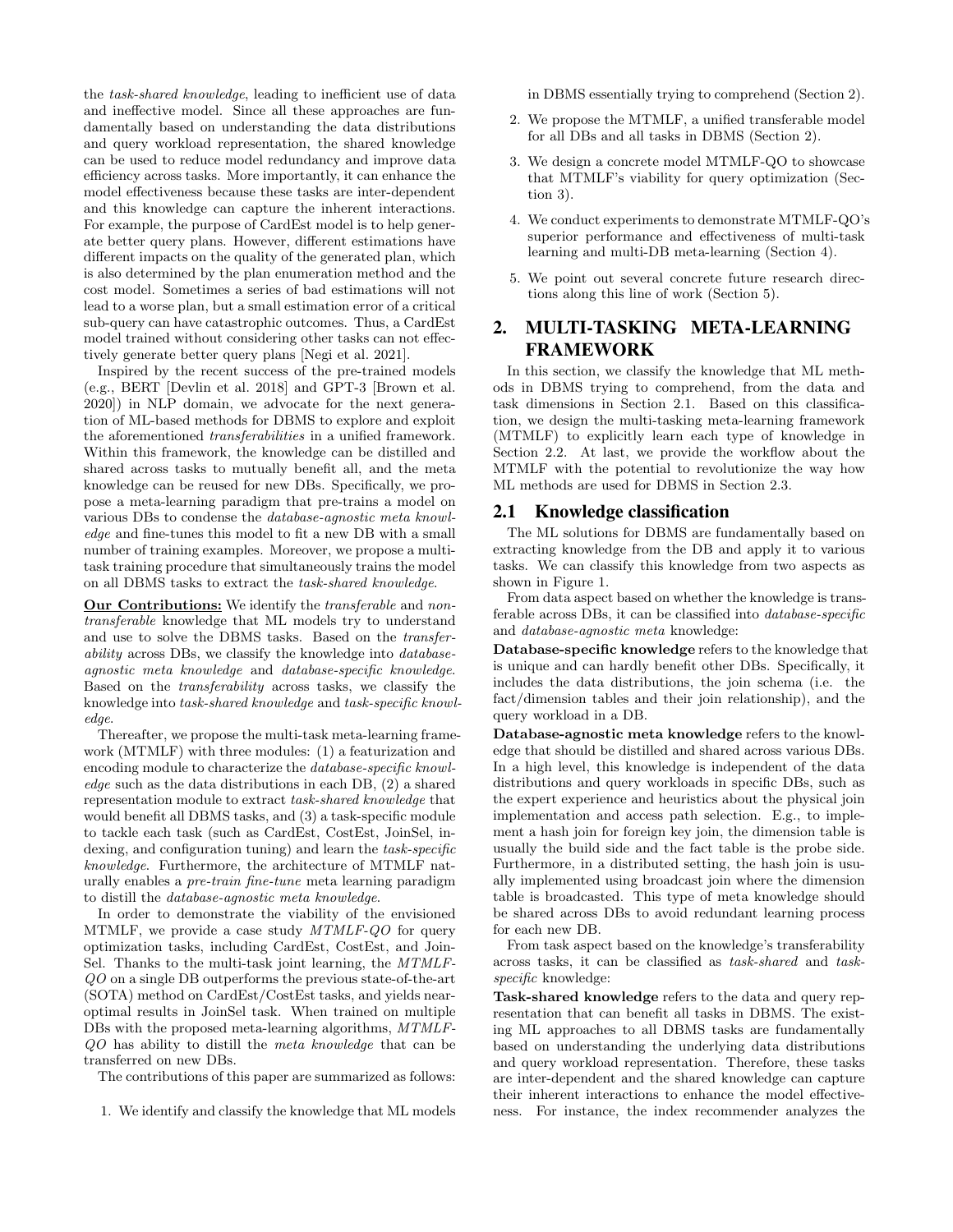

Figure 1: Framework and knowledge overview

data and query workload to recommend an index that can improve a large portion of join and scan cases encountered by the query optimizer. Conversely, the query optimizer, which plans the execution essentially based on understanding the distributions, can generate more efficient query plans by considering the learned index.

Task-specific knowledge will be used to tackle each specific task based on the shared data and query workload representation. For example, having access to the shared representation, a JoinSel model still needs to explicitly solve an NP-hard problem [Leis et al. 2015]. Specifically, after deriving estimated cardinalities and the cost of different operations from the shared knowledge, the JoinSel model will design specific features to solve an NP-hard combinatorial optimization problem and plan an optimal join order. This step is hardly beneficial to other tasks and too complex to be shared with.

Existing ML approaches in DBMS are not effective or practical mainly because they did not explore or learn the database-agnostic meta knowledge and task-specific knowledge. Therefore, we propose the MTMLF to explicitly learn these two types of knowledge.

#### 2.2 Framework overview

We design the MTMLF with the following architecture to explicitly capture the aforementioned four types of knowledge (shown in Figure 1). First, the MTMLF uses a featurization and encoding module for each DB to process the non-transferable database-specific knowledge. Second, it constructs a shared representation module to learn the data distributions and query workload representation that can benefit all DBMS tasks. This module will be trained jointly on all tasks in order to extract the task-shared knowledge and improve model effectiveness on each task. Third, it creates a task-specific module with each sub-module corresponding to one DBMS task and understands the task-specific knowledge. Fourth, the architecture design of MTMLF enables an effective meta-learning procedure to distill the database-agnostic meta knowledge. All database-specific information is pushed to the featurization and encoding module. The remaining modules are devoted to understanding the database-agnostic knowledge. Therefore, we hypothesize that the task-specific and shared representation modules can benefit significantly from pre-train fine-tune paradigm. I.e. we can pre-train these two modules of MTMLF using data from various DBs; thereafter, when deployed on a new DB, the pre-trained model only needs a small number of training examples to fine-tune for the best accuracy.

Featurization and encoding module adaptively applies

feature engineering to three types of input: the data tables, the executed query workload, and additional information such as join schema and physical machine properties. (1) This module will take each data table in the DB as input and output its encoded distribution. (2) This module can directly apply the existing procedures [Sun and Li 2019, Marcus et al. 2019] to featurize each query in the workload. (3) Some tasks may take additional information into consideration. For example, a resource allocation and execution scheduling model might need to know the memory size, buffer size, CPU usages, etc. This module can also featurize these inputs accordingly.

Shared representation module takes the featurized and encoded inputs, models their interactions, and outputs a shared representation that could benefit all tasks/DBs. For example, many tasks (e.g. CardEst, JoinSel) must understand the data distribution of the join on multiple tables. This module can learn such distribution by analyzing the cardinality of executed join queries and combining the single table distributions. Inspired by recent advance using pre-train models for NLP [Brown et al. 2020, Devlin et al. 2018], data cleaning [Tang et al. 2020] and relational table understanding [Herzig et al. 2020, Deng et al. 2020], we advocate for implementing the shared representation module with transformer [Vaswani et al. 2017], which is demonstrated to be very powerful in modeling interactions, extracting effective representations, and easy for pre-train fine-tune procedure.

Task-specific module contains a series of models corresponding to all DBMS tasks, some of which may contain many sub-tasks (for example, the query optimization task consists of CardEst, CostEst, JoinSel sub-tasks). Each model takes the shared representation from the previous module and returns the desired outputs for its corresponding DBMS task. This module learns the task-specific knowledge, which can also benefit various DBs through meta-learning.

#### 2.3 Workflow overview

The MTMLF has the potential to revolutionize the way how ML is used in DBMS. It is more suitable in the form of cloud service, which can significantly reduce the time and complexity of adopting ML-powered DBMS components (such as DB auto-tuner and learned query optimizer) on users' DBs, and boost the wide applications of these ML components. We provide the details from the service provider and the users sides.

Service provider side: The cloud service provider will train the MTMLF on multiple users' DBs and provide the shared representation and task-specific modules as part of the DB service to the users. In this way, the provider can leverage its advantages: 1) it has access to various users' DBs either through anonymous access or federated learning [Konečnỳ et al. 2015] to protect the data privacy; 2) it has powerful computation resources to train large models; and 3) it has abundant time because the training process is offline. Thus, the pre-trained MTMLF can fully exploit these advanatges to distill the database-agnostic meta knowledge beneficial to all users' DBs.

Furthermore, the service provider can periodically collect useful information from the users side in the form of anonymous training data or gradients of model parameters (in federated learning). This information will be used continuously and asynchronously to update and optimize the pre-trained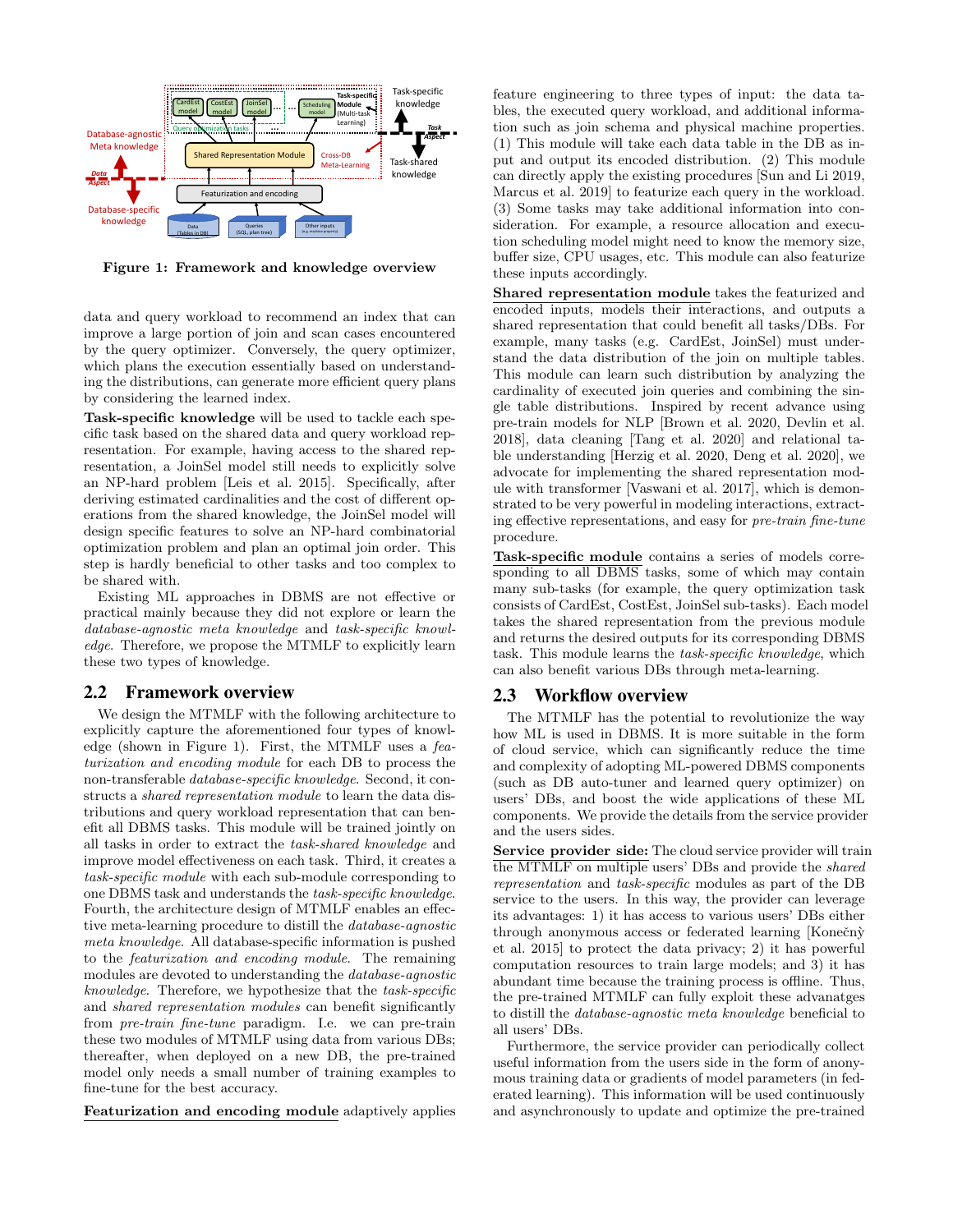MTMLF. The new model will be published as service upgrades to benefit all users.

Users side: The DB users will locally adjust the received pre-trained MTMLF to best fit their DBs. This fast local training process only requires the users to (1) analyze the data tables in the user's DB to summarize the data distributions, similar to an "ANALYZE" operation in traditional DBMS [Group 2018], and (2) execute a small number of representative queries to fine-tune the pre-trained MTMLF. This training procedure only needs to be conducted once and all tasks are tuned to the best performance.

The MTMLF model is very effective in inference. Since all tasks are trained jointly to learn the task inherent interactions, the inference of each task can effectively take others into consideration, guaranteed to make consistent decisions. For example, the physical design wizard will only recommend indices that the query optimizer finds useful for a large portion of query workloads.

This pre-train fine-tune paradigm can significantly reduce the management complexity. First, the MTMLF can swiftly evolve itself as the DB changes. When the data or query workload distribution in this DB shifts, only the featurization and encoding module of MTMLF needs to be updated without affecting the other two modules. Second, despite the diverse set of DBMS tasks, only a single model needs to be maintained, monitored, and regularly updated.

## 3. CASE STUDY: QUERY OPTIMIZATION

In this section, we describe the MTMLF in a concrete scenario, query optimization (QO), a key component in DBMS. In Section 3.1, we first review the relevant learning tasks in QO: CardEst, CostEst, and JoinSel tasks. Then in Section 3.2, we present the case study model, MTMLF-QO for a single DB, which can be jointly trained on these three tasks to mutually benefit all. At last in Section 3.3, we explain the meta-learning algorithm of MTMLF-QO for multiple DBs, which helps distill the meta-knowledge beneficial to all DBs.

#### 3.1 Learning tasks in query optimization

The query optimizer, which takes as input a SQL query and outputs its physical execution plan, directly determines the performance of DBMS. Tuning the query optimizer is a challenging task, requiring thousands of expert-engineering hours [Marcus et al. 2019, Leis et al. 2015]. Thus, numerous efforts have been devoted to optimizing QO using ML techniques [Zhou et al. 2020].

Each candidate plan of a query Q can be regarded as a tree, where each leaf node is a (sequential or index) scan operation on some tables and each inner node is a (merge, nested loop, or hash) join operation between multiple tables. Following previous work [Marcus et al. 2019], as we focus on JoinSel, we omit other physical operations (e.g. aggregate or hash). The QO process would enumerate several candidate plans, estimate their cardinality and cost, and select the optimal one. Next, we list the core learning tasks of QO:

• *Cardinality estimation (CardEst)* refers to estimating the number of tuples satisfying a query before its execution. ML-based CardEst techniques try to build either unsupervised models characterizing the data distribution [Hilprecht et al. 2020] or supervised models mapping featurized queries to the cardinality [Kipf et al. 2019]. Recent evaluation results [Han et al. 2021] have exhibited their superiority over traditional methods.

• Cost estimation (CostEst) refers to estimating the latency and/or throughput of a (sub-)query execution plan. ML-based CostEst methods use tree-based models (such as tree convolution [Marcus and Papaemmanouil 2019] and tree-LSTM [Sun and Li 2019]) to encode a plan and map the encoding to its estimated costs.

• Join order selection (JoinSel) decides the order with minimal cost to join multiple tables in the query. It is an NPhard problem with a large search space [Leis et al. 2015]. Existing ML-based solutions attempt to effectively solve Join-Sel using deep reinforcement learning techniques [Marcus et al. 2019, Marcus and Papaemmanouil 2018, Guo and Daudjee 2020, Yu et al. 2020].

These core tasks in QO are interdependent. Specifically, CostEst is fundamentally based on CardEst; JoinSel requires CardEst and CostEst to evaluate the quality of the join order. It has been shown empirically that the CardEst model learned without considering the join order and cost model will not generate effective prediction [Negi et al. 2021]. Thus, these tasks will be learned jointly in MTMLF-QO.

## 3.2 Architecture

As a concrete case study of the aforementioned MTMLF, the MTMLF-QO model also consists of inputs (I), featurization and encoding module (F), shared representation module (S), task-specific module (T), and loss criteria and training (L), as shown in Figure 2.

(I) Inputs: The MTMLF-QO model takes two types of inputs: (I.i) the data tables  $T = \{T_1, T_2, \ldots, T_n\}$  in the DB and (I.ii) the query  $Q = (T_Q, j_Q, f_Q)$  where  $T_Q \subseteq T$  denotes the tables touched by  $Q, j_Q = \{j(T_1, T_2), \ldots\}$  denotes the join predicates, and  $f_Q = \{f(T_1), f(T_2), \ldots, f(T_n)\}\$ denotes the filter predicates. We also provide  $Q$ 's initial plan  $P$  with each node corresponding to a join or filter scan operation.

We modify the CardEst and CostEst tasks to let MTMLF- $QO$  take the query  $P$  and estimate the cardinality and cost of the sub-plan rooted at each node of  $P$ . All three tasks will be trained jointly.

(F) Featurization and encoding module: We try to extract the useful information from each data tuple and input queries, and embed them into vectors [Sun and Li 2019, Marcus et al. 2019] (shown in F.i). Specifically, we provide a value embedding for each unique column domain value in the DB to embed the tuples and the predicates  $j(Q)$ ,  $f(Q)$ . We use a one-hot vector to represent each distinct table, column, and physical operation of a DB.

After the featurization, (F.ii) of this module will encode the data distribution of each table. For each single table  $T_i$ , this module deploys a transformer encoder [Vaswani et al. 2017]  $(Enc<sub>i</sub>)$ , which takes the filter predicate on this table  $f(T_i)$  and outputs  $E(f(T_i))$  representing the distribution of  $T_i$  after applying  $f(T_i)$ .

Thus far, we can embed each node  $N_i$  of the query plan  $P$  as a concatenation of the one-hot vector embedding of tables touched by  $N_i$ , the one-hot vector of operation type, and the embedding for predicate  $j(N_i)$  or encoded  $E(f(N_i))$ . We denote the embedding of  $N_i$  as  $E(N_i)$ . At last, a serializer (F.iii) will convert the tree-structured plan into a vector  $E(\mathcal{P}) = (E(N_1), E(N_2), \ldots)$  using the transformers' tree positional embedding techniques [Shiv and Quirk 2019].

(S) Shared representation module: After the previous module produces a sequence of embeddings  $E(\mathcal{P})$  for the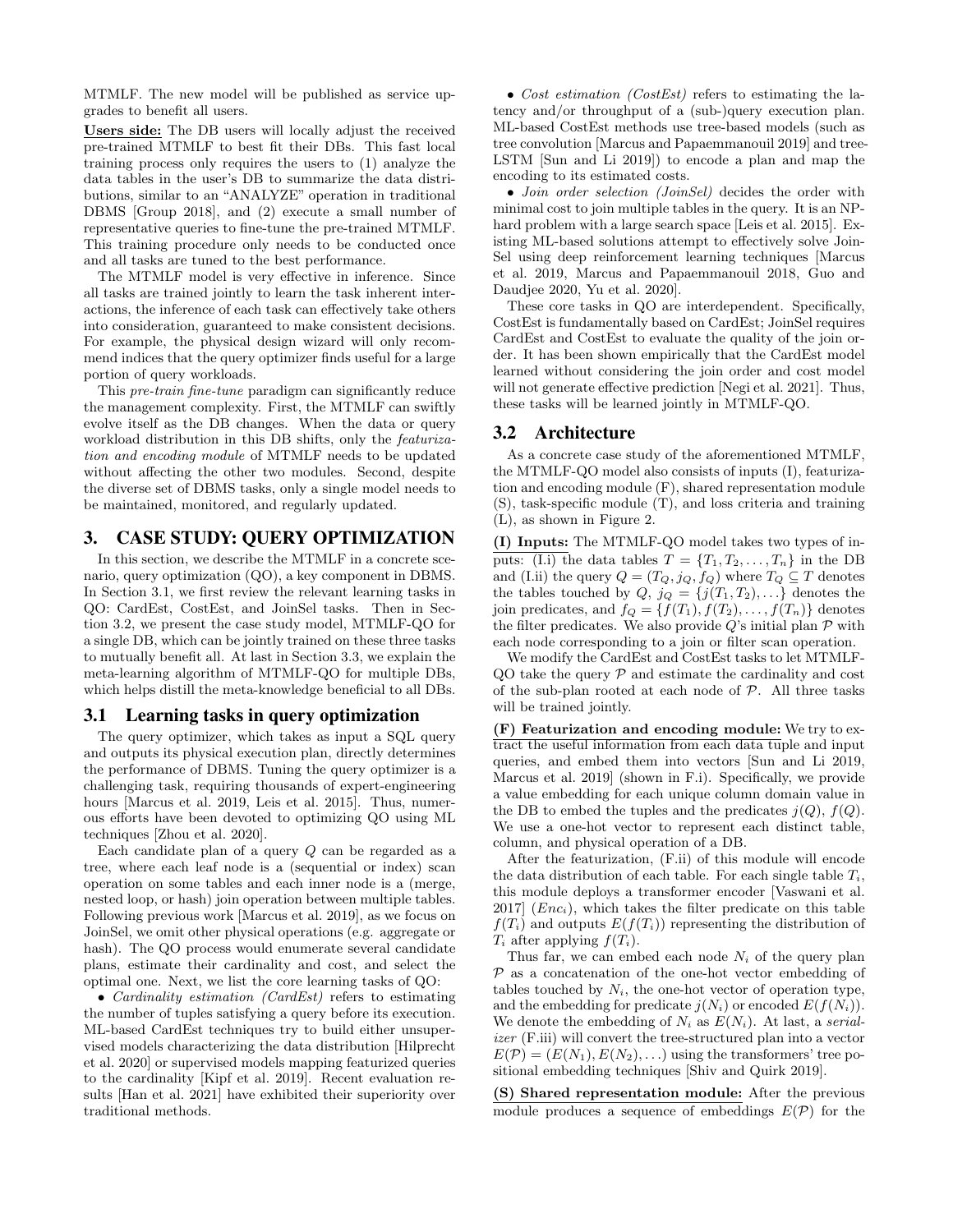

Figure 2: MTMLF-QO Model for a single DB

query, MTMLF-QO will model the interactions among elements  $E(N_i)$  of  $E(\mathcal{P})$  and generate a shared representation for the subsequent tasks. We use a transformer encoder Trans Share to learn such interactions.

The input  $E(\mathcal{P})$  to *Trans\_Share* contains the information of single table distributions and join predicates. Trans\_Share will construct the multi-table join distributions and understand the cost of different physical operations on specific single and join tables. The output  $(S_1, S_2, \ldots)$  of Trans\_Share has the same length as the input, with one-to-one correspondence. For example, the  $S_i$  corresponding to  $E(N_i)$ will represent the query  $\mathcal{P}$ 's sub-plan rooted at node  $N_i$ .

(T) Task-specific module: We use two multiple-layer perceptrons(MLPs), namely  $M_{\sim}$ CardEst and  $M_{\sim}$ CostEst, to directly extract the estimated cardinality  $\widehat{Card}$  and cost  $\widehat{Cost}$ from the shared representation (T.i and T.ii, respectively). However, extracting the optimal join order from this representation is much more complicated, because there exists an exponential number of possible join orders and a large amount of them might not be executable (e.g. there does not exist a join predicate between two tables).

As demonstrated in (T.iii), we formulate the JoinSel task into a sequence to sequence learning task (seq2seq) and use a transformer decoder [Vaswani et al. 2017] Trans\_JO to generate the join order. For clarity of discussion, we focus on generating the left-deep join orders [Leis et al. 2015], which can be directly flattened into an ordered sequence of tables. Specifically, the Trans JO takes as input the shared representation  $(S_1, S_2, \ldots)$ , with each  $S_i$  representing a single or join table. At each timestamp  $t$ , Trans JO will output a value  $\hat{P}_t$  representing the probability of which table should be joined at the current timestamp. For a DB with  $n$  tables,  $\hat{P}_t$  will be a multinoulli distribution vector of length n with the i-th entree corresponding to the probability that the table  $T_i$  is the next table to join with. Then, we design a novel decoding algorithm to decode a sequence of tables from the time sequence of  $P_t$  as the predicted join order, which is guaranteed to be legal and executable.

Please note that the *Trans\_JO* can also generate bushy plans with our novel decoding algorithm based on beamsearch [Boulanger-Lewandowski et al. 2013, Graves 2012]. We put the details of *Trans\_JO* for bushy plans and the decoding algorithm in the technical report [Wu et al. 2021].

(L) Loss criteria and training: In order to train the models for CardEst and CostEst, we use the conventional Q-error loss [Kipf et al. 2019, Sun and Li 2019], i.e., the factor between the predicted and true cardinality or cost (L.i and L.ii):  $L_{card} = max(\widehat{card}/card, card/\widehat{card}).$ 

For the JoinSel, which can be modeled as the seq2seq task, we use the cross-entropy loss function. Specifically, given a ground truth optimal left-deep join order  $T'_1, T'_2, \ldots, T'_m$  for a query  $Q$  touching  $m$  tables out of the total  $n$  tables, we can embed each  $T'_t$  into  $P_t$ , a one-hot vector of length n. At each time stamp t, the MTMLF-QO outputs a probability vector  $\hat{P}_t$  and we can compute a cross entropy loss between  $\hat{P}_t$  and  $P_t$ . We average the loss across all m timestamps and derive the loss of join order  $L_{jo} = -\left(\sum_{t=1}^{m} P_t \cdot log(\hat{P}_t)\right)/m$ . This refers to the token-level loss function in NLP context [Graves 2012, Ranzato et al. 2015]. To empower MTMLF with the ability to effectively learn the optimal join orders, we design a novel sequence-level loss function to train the Trans JO, whose details are provided in the technical report of this paper [Wu et al. 2021].

During the offline training phase of MTMLF-QO, all three tasks are trained jointly. The overall loss criterion is defined as the weighted combination of three loss functions for three tasks as defined in equation 1. The weights are hyper-parameters of the MTMLF-QO.

$$
L_{QO} = w_{card} * L_{card} + w_{cost} * L_{cost} + w_{jo} * L_{jo} \qquad (1)
$$

The gradient of this loss function will be backpropagated to update the parameters of the (S) and (T) modules only.

For the  $(F)$  module, each single table encoder  $Enc_i$   $(F.ii)$ is trained separately with a CardEst task on a single table  $T_i$ . I.e. *Enc<sub>i</sub>* learns the data distribution of  $T_i$  through predicting the cardinality of filter predicate  $f(T_i)$ . The details are put in the accompanied technical report [Wu et al. 2021]. Future research opportunities: The optimal join order for a query with a large number of tables is very expensive to obtain, limiting the MTF-QO's ability to extrapolate to very complex queries. A two-phase training can potentially alleviate this problem. I.e, an existing DBMS can be used to generate sub-optimal join orders to train a baseline MTF-QO, and then the precious data of the optimal join orders will be used to optimize this model.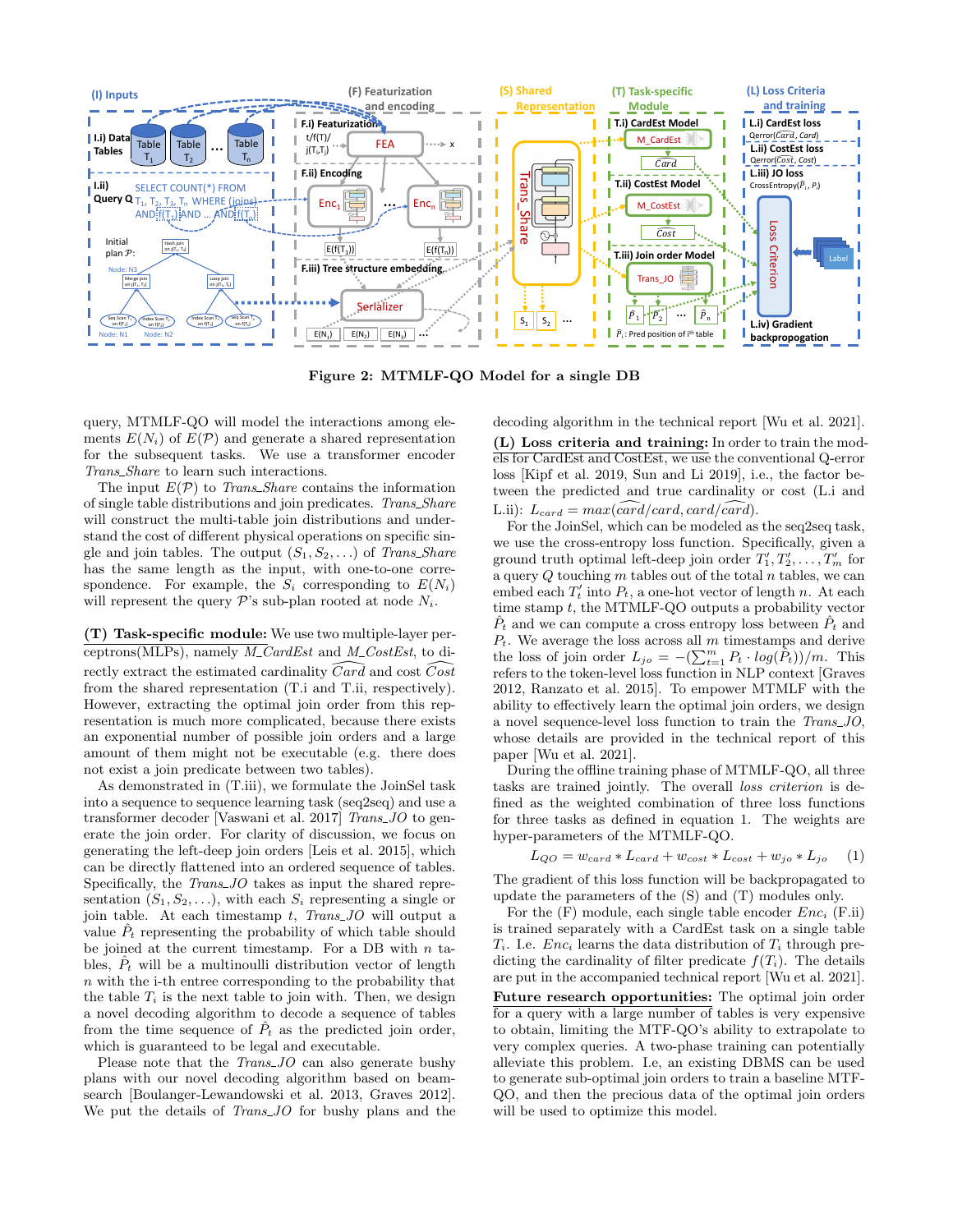Algorithm 1: Meta-learning Algorithm for MTMLF-QO

1: **Input**: *n* database  $((D_1, Q_1), (D_2, Q_2), \ldots, (D_N, Q_N))$ 

2: Initialize empty set  $Train\_Data$ 

- 3: for  $i \in \{1, ..., n\}$  do
- 4: For each table  $T_j$  in  $D_i$ , train  $Enc_j$  (F.i and F.ii in Figure 2)
- 5: (F) module featurizes each query in  $Q_i$ , and derive  $E(\mathcal{P})$
- 6: Add  $(E(\mathcal{P}), Card, Cost, P_t)$  to  $Train\_Data$
- 7: Shuffle Train\_Data
- 8: Train  $(S)$  and  $(T)$  modules with  $Train\_Data$

## 3.3 Cross-DB meta learning for MTMLF-QO

In this section, we first propose a meta-learning algorithm (MLA) for MTMLF-QO and then conceptually reason about its feasibility.

Meta-learning algorithm: The details of MLA are shown in Algorithm 1. Assume that MTMLF-QO has access to  $n$ DBs, each with data tables  $D_i$  and executed query workload  $Q_i$ . The MLA aims at enabling MTMLF-QO to predict the cardinality, cost, and join order for all  $n$  DBs using a single model, and learning the database-agnostic meta knowledge. Thus, MLA empowers MTF-QO with the ability to transfer its learned knowledge to new DBs.

First, the data tables and queries in each DB will go through the featurization module of MTF-QO. Then, following the training procedure described earlier, we train the single table encoder  $Enc<sub>i</sub>$  for each table  $T<sub>i</sub>$  of each DB (line 4). Thus, the (F) module can embed each query  $q \in Q_i$  with initial plan  $\mathcal P$  (line 5) and add the embedding  $E(\mathcal P)$  and its corresponding cardinality, cost, and optimal join order to the training dataset (line 6). After all queries in all DBs have been added, MLA will shuffle the training dataset (line 7) and train the share representation (S) and task-specific modules (T) using the aforementioned loss criteria (line 8).

The returned MTMLF-QO trained by MLA would extrapolate to various DBs and produce accurate predictions on all of them. Thus, for each new DB, we can train the single table encoders  $(Enc<sub>j</sub>$  in F.ii) and the "meta" MTMLF-QO model only needs to be fine-tuned on a small number of example queries. The encoders in (F.ii) only require query cardinalities on single tables and are efficient to train.

Conceptual reasoning of MLA: MLA pushes all dataspecific information to the  $(F)$  module, which can be efficiently trained for a new BD. By shuffling the training dataset across different DBs, the MLA enforce subsequent modules of MTMLF-QO to learn the data-agnostic information, such as how the (S) module can derive the distribution on the join of multiple tables, and how the (T) module can use the shared representation to predict the cardinality, cost and join order. Without this training procedure, the (S) and (T) will merely map the embedded query to the target by "brute force" without truly understanding the semantics of the data distribution.

We provide a detailed example as follows of how the (S) and (T) modules can learn to construct the distribution on the join of multiple tables from single table distributions provided by the (F) module. Without MLA, the (S) module would require thousands of executed multi-table join queries to forcedly capture this information. Alternatively, the join

Table 1: Q-errors on the JOB workload.

| rapid 1. w chrone on the bord workload. |             |         |        |        |        |        |
|-----------------------------------------|-------------|---------|--------|--------|--------|--------|
| Method                                  | Cardinality |         |        | Cost   |        |        |
|                                         | median      | max     | mean   | median | max    | mean   |
| PostgreSQL                              | 184.00      | 670,000 | 10.416 | 4.90   | 4920   | 105.00 |
| Tree-LSTM                               | 8.78        | 696.29  | 36.83  | 4.00   | 290.35 | 15.01  |
| MTMLF-00                                | 4.48        | 614.45  | 28.69  | 2.10   | 37.54  | 4.20   |
| $MTMLF-CardEst$                         | 5.12        | 804.48  | 36.66  |        |        |        |
| MTMLF-CostEst                           |             |         |        | 2.06   | 61.41  | 4.69   |

Table 2: Execution time with different join orders.

| JoinOrder       | Total Time              | Overall Improvement Ratio |
|-----------------|-------------------------|---------------------------|
| PostgreSQL      | $1143.2 \,\mathrm{min}$ |                           |
| Optimal         | $209.1 \text{ min}$     | 81.7%                     |
| <b>MTMLF-QO</b> | 318.3 min               | 72.2%                     |
| MTMLF-JoinSel   | $450.4 \text{ min}$     | 60.6%                     |

tables probability distribution can be reconstructed from the single table distributions. For example, consider two tables A, B, and their join table  $O = A \rightarrow B$  on join predicate  $A.id = B.id.$  The probability of any filter predicate on  $O$  can be derived from the distributions on  $A$  and  $B$  only, as shown in Equation 2. By shuffling the training dataset across different DBs, MLA will compel the (S) module to learn this reconstruction process because otherwise a single (S) module can not extrapolate on different DBs.

$$
P_O(f(A) \wedge f(B)) =
$$
  

$$
\sum_{id \in D(A.id)} P_A(f(A) \wedge A.id = id) * P_B(f(B) \wedge B.id = id)
$$
  
(2)

## 4. EXPERIMENTAL RESULTS

In this section, we evaluate the performance of MTMLF-QO for a single DB on CardEst, CostEst, and JoinSel tasks and the effectiveness of multi-task joint training. Then, we show the cross-DB "transferability" of MTMLF-QO trained on multiple DBs via MLA to a new DBs.

#### 4.1 Experiments on single DB

We use the JOB benchmark of 113 queries joining dozens of tables and having the complex "LIKE" predicates on the IMDB dataset containing 21 tables with skewed distribution and strong attribute correlation [Leis et al. 2015]. Following the prior work [Sun and Li 2019], we generate 150K SQL queries similar to the JOB queries as the training data. Then, we execute these queries in PostgreSQL [Group 2018] to derive the query plans and their true cardinalities and costs. For the JoinSel task, we generate the optimal join order using the ECQO program [Trummer 2019]. Since deriving optimal join order has exponential time complexity, we can only afford to execute this program for 20K queries out of the 150K, which touches no more than 8 tables.

Hyperparameters of MTMLF-QO: We use a transformer with 3 blocks and 4 headers for each  $Enc_i$ , the Trans Share and the *Trans\_JO*. We use two-layer MLPs for *M\_CardEst* and M\_CostEst. The weights  $w_{card}$ ,  $w_{cost}$ , and  $w_{io}$  are all set to 1. The Adam optimizer [Kingma and Ba 2014] with 10<sup>−</sup><sup>4</sup> learning rate is used to optimize the model. All experiments are conducted on a CentOS Server with an Intel Xeon Platinum 8163 2.50GHz 64-core CPU, 376GB DDR4 main memory, and 1TB SSD and GeForce RTX 2080 Ti GPU.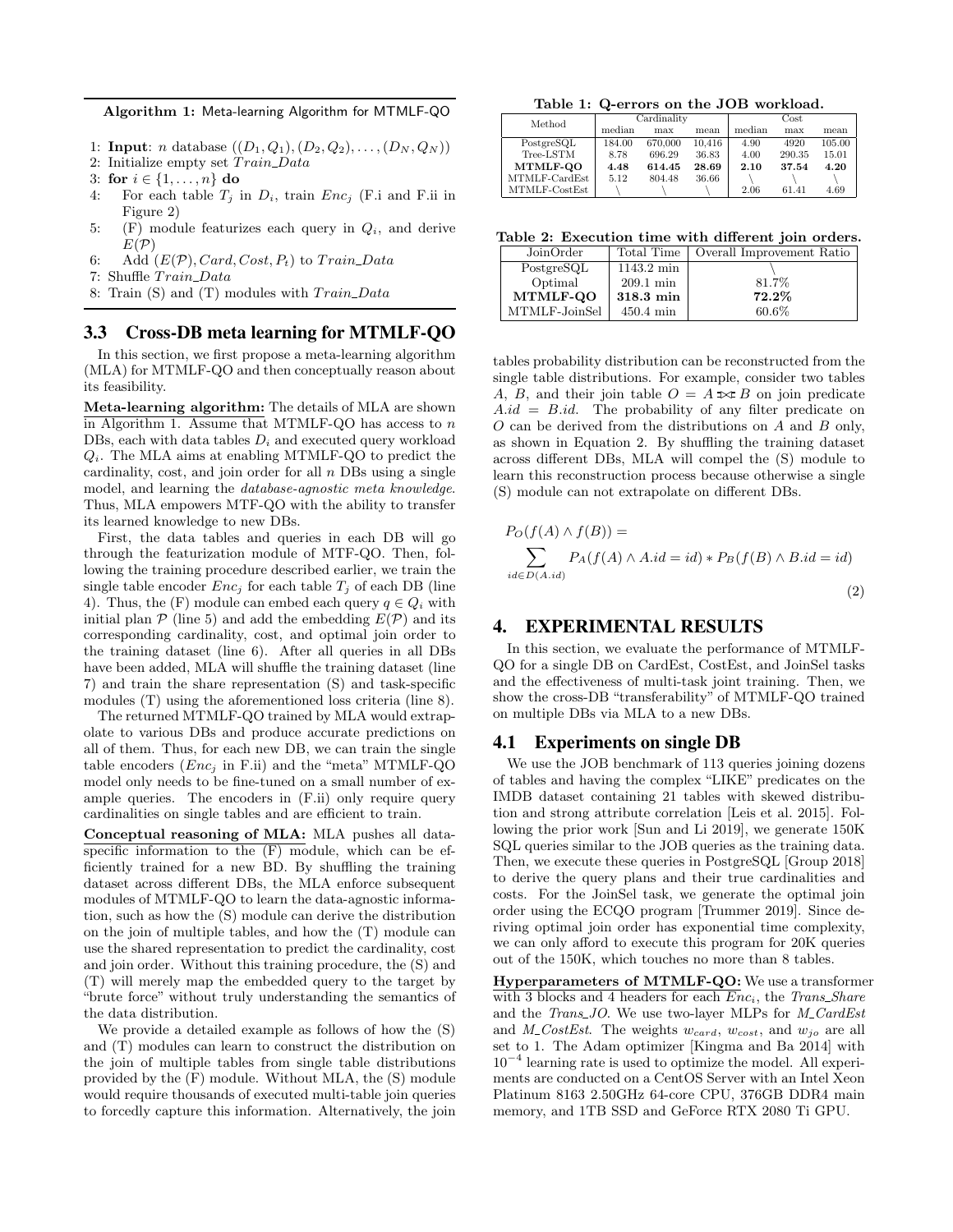Table 3: Execution time with different join orders.

| JoinOrder         | Total Time          | Overall Improvement Ratio |
|-------------------|---------------------|---------------------------|
| PostgreSQL        | 393.9 min           |                           |
| MTMLF-QO (MLA)    | 234.1 min           | 40.6%                     |
| MTMLF-QO (single) | $219.5 \text{ min}$ | 44.3%                     |

Performance on CardEst and CostEst: In order to show the effectiveness of our MTMLF-QO model on CardEst and CostEst tasks, we compare it with a traditional DBMS PostgreSQL [Group 2018], and the previous SOTA method Tree-LSTM [Sun and Li 2019] on the JOB benchmark. Please note that we can not compare MTMLF-QO with other datadriven SOTA methods [Zhu et al. 2021, Wu and Shaikhha 2020, Hilprecht et al. 2020] because they can not support "Like" predicates on strings [Han et al. 2021].

We take 90% of generated 150K queries as the training dataset, 10% as the validation set for hyper-parameter tuning, and JOB queries as the test set. We use q-error as the metric to evaluate cardinality and cost estimation. As shown in Table 1, our MTMLF-QO significantly outperforms the traditional DBMS and the previous SOTA Tree-LSTM on both CardEst and CostEst tasks.

Performance on JoinSel: To evaluate the quality of the join order generated by MTMLF-QO, we use 85% of the 20K queries to train, 10% of the queries to find the hyperparameter, and the rest 5% as the test set to predict the optimal join orders. Note that, we refrain from testing on the original JOB queries because MTMLF-QO only has access to queries joining no more than 8 tables.

We compare the quality of the join order generated by MTMLF-QO against with two baselines: the original PostgreSQL's query optimizer and the optimal join order produced by ECQO. Table 2 shows the results of query execution time using different join orders, where "total time" is the total running time of all 1, 000 testing queries, and "overall improvement ratio" refers to the improvement over the PostgreSQL divided by the PostgreSQL total time.

Based on this table, we can see that the learned join order of MTMLF-QO can significantly outperform the PostgreSQL baseline. In addition, for more than 70% of the 1, 000 testing queries, MTMLF-QO can output the optimal join order. These results indicate that MTMLF-QO can be a very effective learned query optimizer of PostgreSQL. We left the comparison of MTMLF-QO with other SOTA join order selection methods [Marcus et al. 2019, Marcus and Papaemmanouil 2018, Guo and Daudjee 2020, Yu et al. 2020] as future work.

Benefits of multi-task joint training: In order to demonstrate the benefits of multi-task joint training of MTMLF-QO, we conduct an ablation experiment to separately train the MTMLF-QO model for CardEst (MTMLF-CardEst), CostEst (MTMLF-CostEst), and JoinSel (MTMLF-JoinSel). By Table 1 and Table 2, the performance of MTMLF-JoinSel is much worse than the original MTMLF-QO, and MTMLF-CardEst and MTMLF-CostEst are also slightly worse than MTMLF-QO. This suggests that the joint training of CardEst, CostEst, and JoinSel tasks is indeed more effective than the separate training.

## 4.2 Experiments on cross-DB transferrability

Artificial DBs: Since there exists a very limited number of open-source real-world DBs, we generate artificial DBs to verify the cross-DB transferability. Specifically, we design a data generation pipeline to produce 11 DBs, each containing 6 − 11 tables with a varied number of attributes and very different distributions. The details of this pipeline are provided in the technical report [Wu et al. 2021].

Experiment procedures: We first generate 11 artificial  $\overline{\mathrm{DBs} \{D_1, \ldots, D_{11}}\}.$  For each DB  $D_i$ , we create a workload  $W_i$  of 20K join queries and execute the ECQO program [Trummer 2019] to derive its optimal join order.

The hyper-parameters of MTMLF are the same as described in Section 4.1 of the main paper. The training of the MTMLF follows the MLA procedure. Specifically, we first generate some single-table queries for each table within each DB  $\mathcal{D}_i$ . Using these queries, we train a featurization module  $F_i$  for every DB to capture all the dataset-specific knowledge such as the single table distributions. The procedure of training each  $F_i$  is very efficient since the single table query can be efficiently executed in parallel or using AQP techniques. Then, we use 10 DBs  $\{\mathcal{D}_1,\ldots,\mathcal{D}_{10}\}\$  as the training data and learn the (S) shared representation and (T) task-specific modules for the MTMLF via MLA described in Section 3.3. These two modules are able to output effective join orders for all 10 DBs. Thus, it must have captured the dataset-agnostic knowledge that can be transferred to a new DB.

We use  $\mathcal{D}_{11}$  as testing data to verify the transferability of MTMLF. Specifically, we connect the learned  $F_{11}$  module containing all dataset-specific information of  $\mathcal{D}_{11}$  with the pre-trained (S) and (T) modules. Then, we use this MTMLF model to generate the join order of queries on this DB and execute these join orders in PostgreSQL.

Effectiveness of MTMLF-QO's meta-learning: From Table 3, we observe that the MTMLF-QO trained via MLA can generate join orders that are 40% faster than the ones produced by PostgreSQL baseline on a brand new DB. As a controlled study, we directly train an MTMLF-QO on this test DB  $\mathcal{D}_{11}$  from scratch (MTMLF-QO single), which is only slightly better than MTMLF-QO trained via MLA. These results suggest that MTMLF-QO has the capacity to distill cross-DB meta-knowledge that is transferrable to new DBs.

## 5. CONCLUSIONS

In this paper, we present the MTMLF, which can condense an effective shared representation to mutually benefit various tasks in DBMS and distill the "meta-knowledge"beneficial to all DBs. We also demonstrate with a very promising case study on query optimization that future research along this direction can be fruitful.

Next, we list two concrete future research opportunities. First, inspired by MTMLF-QO, other DBMS tasks can also be incorporated into the MTMLF framework. Second, a cloud DB service can greatly facilitate the pre-train finetune paradigm of MTMLF. This setting motivates the research community to design a federated learning algorithm to protect the DB users' data privacy and simultaneously ensure effective training of MTMLF.

## 6. REFERENCES

[Basu et al. 2016] Debabrota Basu, Qian Lin, Weidong Chen, Hoang Tam Vo, Zihong Yuan, Pierre Senellart, and Stéphane Bressan. 2016. Regularized cost-model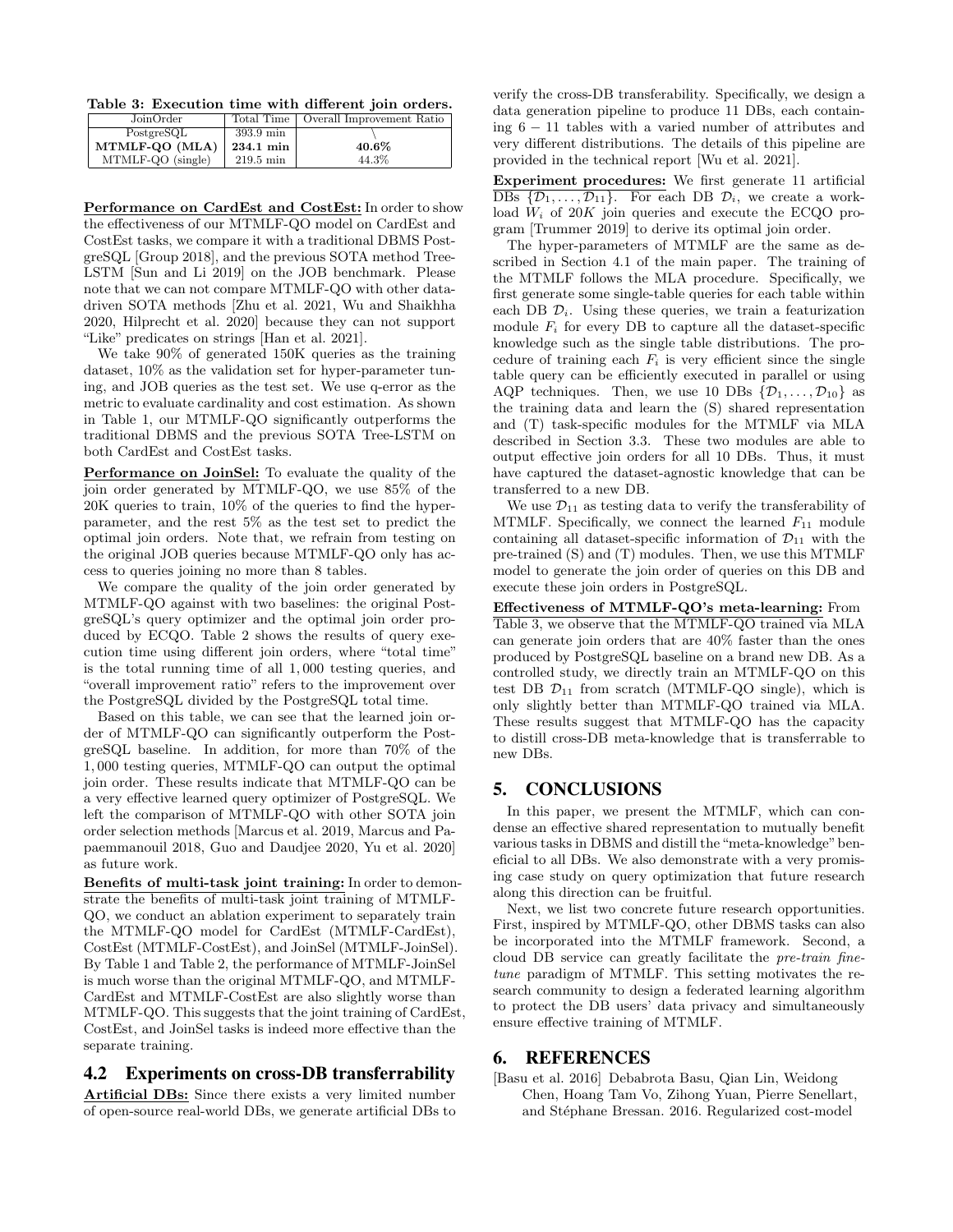oblivious database tuning with reinforcement learning. In Transactions on Large-Scale Data-and Knowledge-Centered Systems XXVIII. Springer, 96–132.

[Boulanger-Lewandowski et al. 2013] Nicolas Boulanger-Lewandowski, Yoshua Bengio, and Pascal Vincent. 2013. Audio Chord Recognition with Recurrent Neural Networks. In ISMIR. Citeseer, 335–340.

[Brown et al. 2020] Tom B Brown, Benjamin Mann, Nick Ryder, Melanie Subbiah, Jared Kaplan, Prafulla Dhariwal, Arvind Neelakantan, Pranav Shyam, Girish Sastry, Amanda Askell, et al. 2020. Language models are few-shot learners. arXiv preprint arXiv:2005.14165 (2020).

[Deng et al. 2020] Xiang Deng, Huan Sun, Alyssa Lees, You Wu, and Cong Yu. 2020. Turl: Table understanding through representation learning. arXiv preprint arXiv:2006.14806 (2020).

[Devlin et al. 2018] Jacob Devlin, Ming-Wei Chang, Kenton Lee, and Kristina Toutanova. 2018. Bert: Pre-training of deep bidirectional transformers for language understanding. arXiv preprint arXiv:1810.04805 (2018).

[Ding et al. 2020a] Jialin Ding, Umar Farooq Minhas, Jia Yu, Chi Wang, Jaeyoung Do, Yinan Li, Hantian Zhang, Badrish Chandramouli, Johannes Gehrke, Donald Kossmann, et al. 2020a. ALEX: an updatable adaptive learned index. In Proceedings of the 2020 ACM SIGMOD International Conference on Management of Data. 969–984.

[Ding et al. 2020b] Jialin Ding, Vikram Nathan, Mohammad Alizadeh, and Tim Kraska. 2020b. Tsunami: A learned multi-dimensional index for correlated data and skewed workloads. arXiv preprint arXiv:2006.13282 (2020).

[Graves 2012] Alex Graves. 2012. Sequence transduction with recurrent neural networks. *arXiv preprint* arXiv:1211.3711 (2012).

[Group 2018] The PostgreSQL Global Development Group. 2018. Documentation PostgreSQL 10.3.

[Guo and Daudjee 2020] Runsheng Benson Guo and Khuzaima Daudjee. 2020. Research challenges in deep reinforcement learning-based join query optimization. In Proceedings of the Third International Workshop on Exploiting Artificial Intelligence Techniques for Data Management. 1–6.

[Han et al. 2021] Yuxing Han, Ziniu Wu, Peizhi Wu, Rong Zhu, Jingyi Yang, Liang Wei Tan, Kai Zeng, Gao Cong, Yanzhao Qin, Andreas Pfadler, et al. 2021. Cardinality Estimation in DBMS: A Comprehensive Benchmark Evaluation. arXiv preprint arXiv:2109.05877 (2021).

[Herzig et al. 2020] Jonathan Herzig, Paweł Krzysztof Nowak, Thomas Muller, Francesco Piccinno, and ¨ Julian Martin Eisenschlos. 2020. Tapas: Weakly supervised table parsing via pre-training. arXiv preprint arXiv:2004.02349 (2020).

[Hilprecht et al. 2020] Benjamin Hilprecht, Andreas Schmidt, Moritz Kulessa, Alejandro Molina, Kersting Kristian, and Carsten Binnig. 2020. DeepDB: Learn from Data, not from Queries! PVLDB (2020).

[Kingma and Ba 2014] Diederik P Kingma and Jimmy Ba. 2014. Adam: A method for stochastic optimization. arXiv preprint arXiv:1412.6980 (2014).

[Kipf et al. 2019] Andreas Kipf, Thomas Kipf, Bernhard Radke, Viktor Leis, Peter Boncz, and Alfons Kemper. 2019. Learned Cardinalities: Estimating correlated joins with deep learning. CIDR (2019).

[Konečnỳ et al. 2015] Jakub Konečnỳ, Brendan McMahan, and Daniel Ramage. 2015. Federated optimization: Distributed optimization beyond the datacenter. arXiv preprint arXiv:1511.03575 (2015).

[Kraska et al. 2018] Tim Kraska, Alex Beutel, Ed H Chi, Jeffrey Dean, and Neoklis Polyzotis. 2018. The case for learned index structures. In Proceedings of the 2018 International Conference on Management of Data. 489–504.

[Leis et al. 2015] Viktor Leis, Andrey Gubichev, Atanas Mirchev, Peter Boncz, Alfons Kemper, and Thomas Neumann. 2015. How Good Are Query Optimizers, Really? Proc. VLDB Endow 9 (2015), 204–215.

[Li et al. 2019] Guoliang Li, Xuanhe Zhou, Shifu Li, and Bo Gao. 2019. Qtune: A query-aware database tuning system with deep reinforcement learning. Proceedings of the VLDB Endowment 12, 12 (2019), 2118–2130.

[Ma et al. 2020] Lin Ma, Bailu Ding, Sudipto Das, and Adith Swaminathan. 2020. Active learning for ML enhanced database systems. In Proceedings of the 2020 ACM SIGMOD International Conference on Management of Data. 175–191.

[Marcus et al. 2019] Ryan Marcus, Parimarjan Negi, Hongzi Mao, Chi Zhang, Mohammad Alizadeh, Tim Kraska, Olga Papaemmanouil, and Nesime Tatbul. 2019. Neo: A learned query optimizer. PVLDB (2019).

[Marcus and Papaemmanouil [n.d.]] Ryan Marcus and Olga Papaemmanouil. [n.d.]. Wisedb: A learning-based workload management advisor for cloud databases.  $PVLDB$  ([n. d.]), 780–791.

[Marcus and Papaemmanouil 2018] Ryan Marcus and Olga Papaemmanouil. 2018. Deep reinforcement learning for join order enumeration. In Proceedings of the First International Workshop on Exploiting Artificial Intelligence Techniques for Data Management. 1–4.

[Marcus and Papaemmanouil 2019] Ryan Marcus and Olga Papaemmanouil. 2019. Plan-structured deep neural network models for query performance prediction. arXiv preprint arXiv:1902.00132 (2019).

[Nathan et al. 2020] Vikram Nathan, Jialin Ding, Mohammad Alizadeh, and Tim Kraska. 2020. Learning multi-dimensional indexes. In Proceedings of the 2020 ACM SIGMOD International Conference on Management of Data. 985–1000.

[Negi et al. 2021] Parimarjan Negi, Ryan Marcus, Andreas Kipf, Hongzi Mao, Nesime Tatbul, Tim Kraska, and Mohammad Alizadeh. 2021. Flow-Loss: Learning Cardinality Estimates That Matter. arXiv preprint arXiv:2101.04964 (2021).

[Ortiz et al. 2018] Jennifer Ortiz, Magdalena Balazinska, Johannes Gehrke, and S Sathiya Keerthi. 2018. Learning state representations for query optimization with deep reinforcement learning. In *Proceedings of* the Second Workshop on Data Management for End-To-End Machine Learning. 1–4.